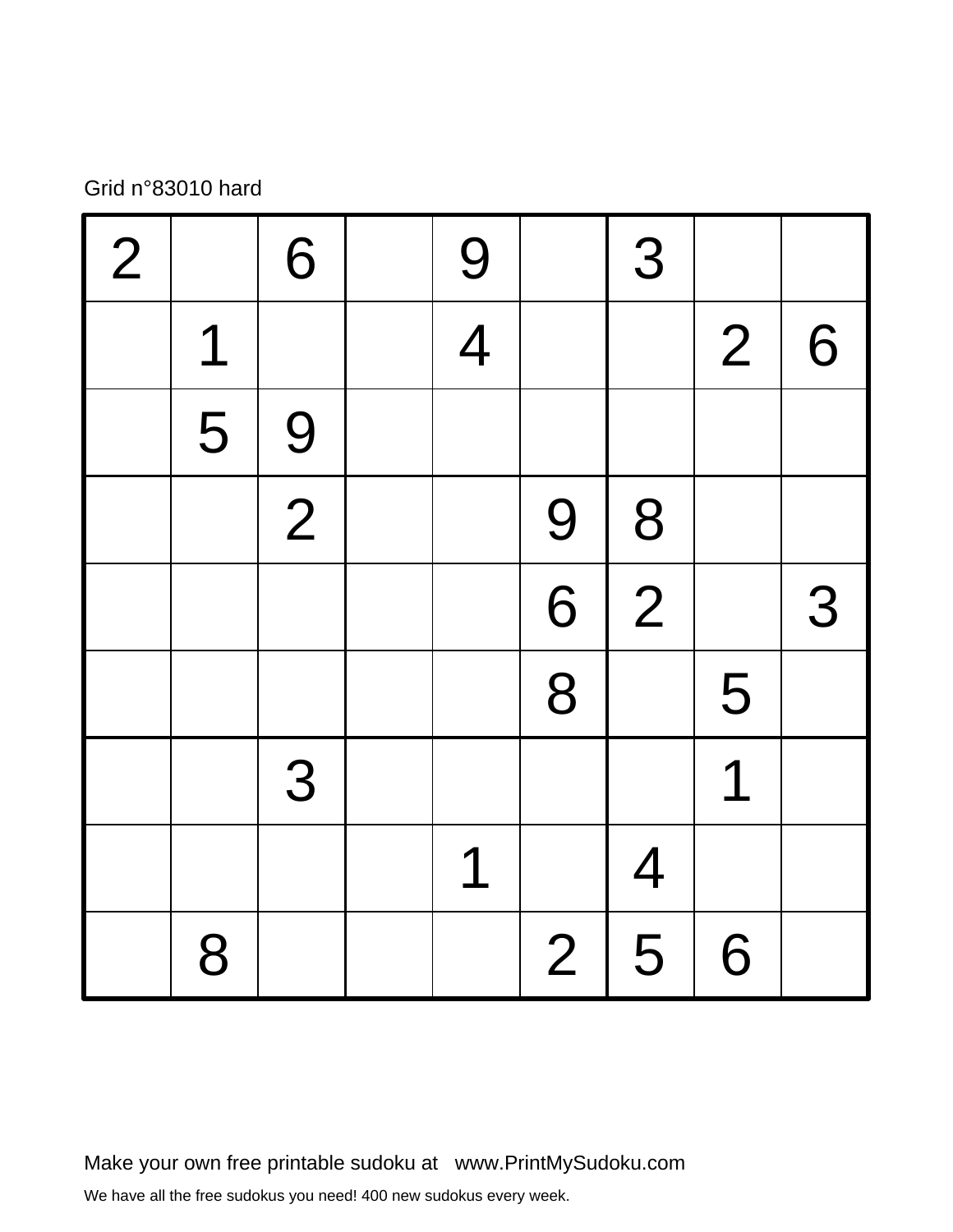## Grid n°1628726422 hard

|                |                |                           |                |                | 6              |   |                |                         |
|----------------|----------------|---------------------------|----------------|----------------|----------------|---|----------------|-------------------------|
|                | $\overline{4}$ | $\overline{7}$            |                | 1              |                |   | 3              |                         |
| 6              |                | 9                         |                |                |                |   |                |                         |
|                | 3              | $\overline{\overline{5}}$ |                |                |                | 1 |                | 6                       |
|                |                | $\overline{6}$            |                |                | 2              |   | $\overline{4}$ |                         |
|                |                |                           |                |                | $\overline{7}$ |   |                |                         |
|                |                | 3                         | 9              |                |                |   |                | $\overline{2}$          |
|                |                |                           | $\overline{3}$ |                |                |   |                | 5                       |
| $\overline{4}$ | $\overline{7}$ |                           |                | $\overline{2}$ |                |   | 9              | $\overline{\mathbf{3}}$ |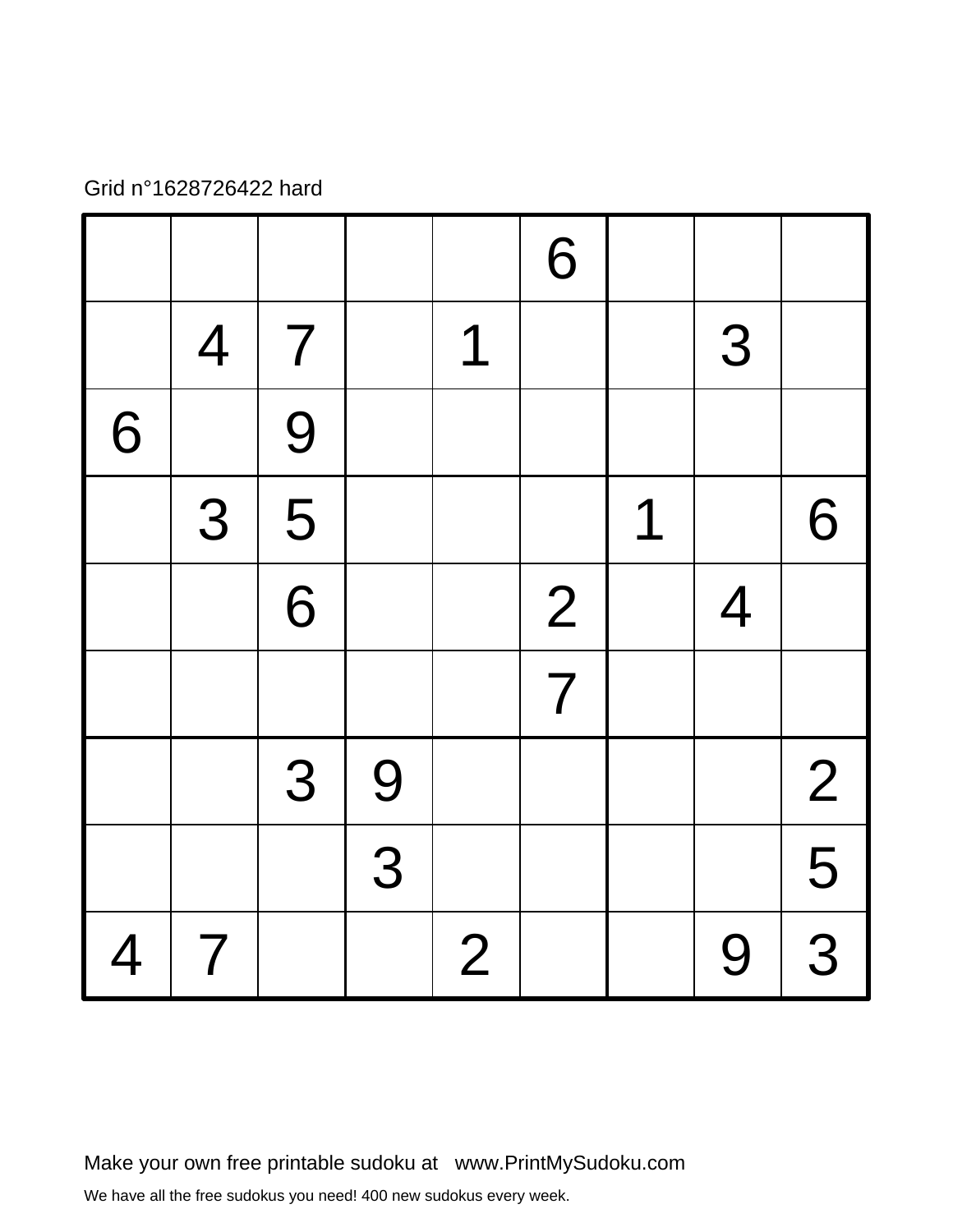# Grid n°629170066 hard

| 5           | 8              |                | $\overline{7}$ |                |                |                |                |   |
|-------------|----------------|----------------|----------------|----------------|----------------|----------------|----------------|---|
| 3           |                |                |                | 5              | 8              |                |                |   |
| $\boxed{2}$ | $\overline{7}$ | $\overline{4}$ |                |                |                | 8              |                |   |
|             | 6              |                | $\overline{4}$ |                |                | $\overline{2}$ | $\overline{7}$ | 3 |
|             |                |                |                | 6              |                |                |                |   |
|             |                |                | 3              | 8              | $\overline{2}$ | 1              |                |   |
|             |                |                |                | 3              | 5              |                |                |   |
|             |                |                |                | $\overline{4}$ |                |                | 1              |   |
|             |                |                | 1              |                |                |                |                | 6 |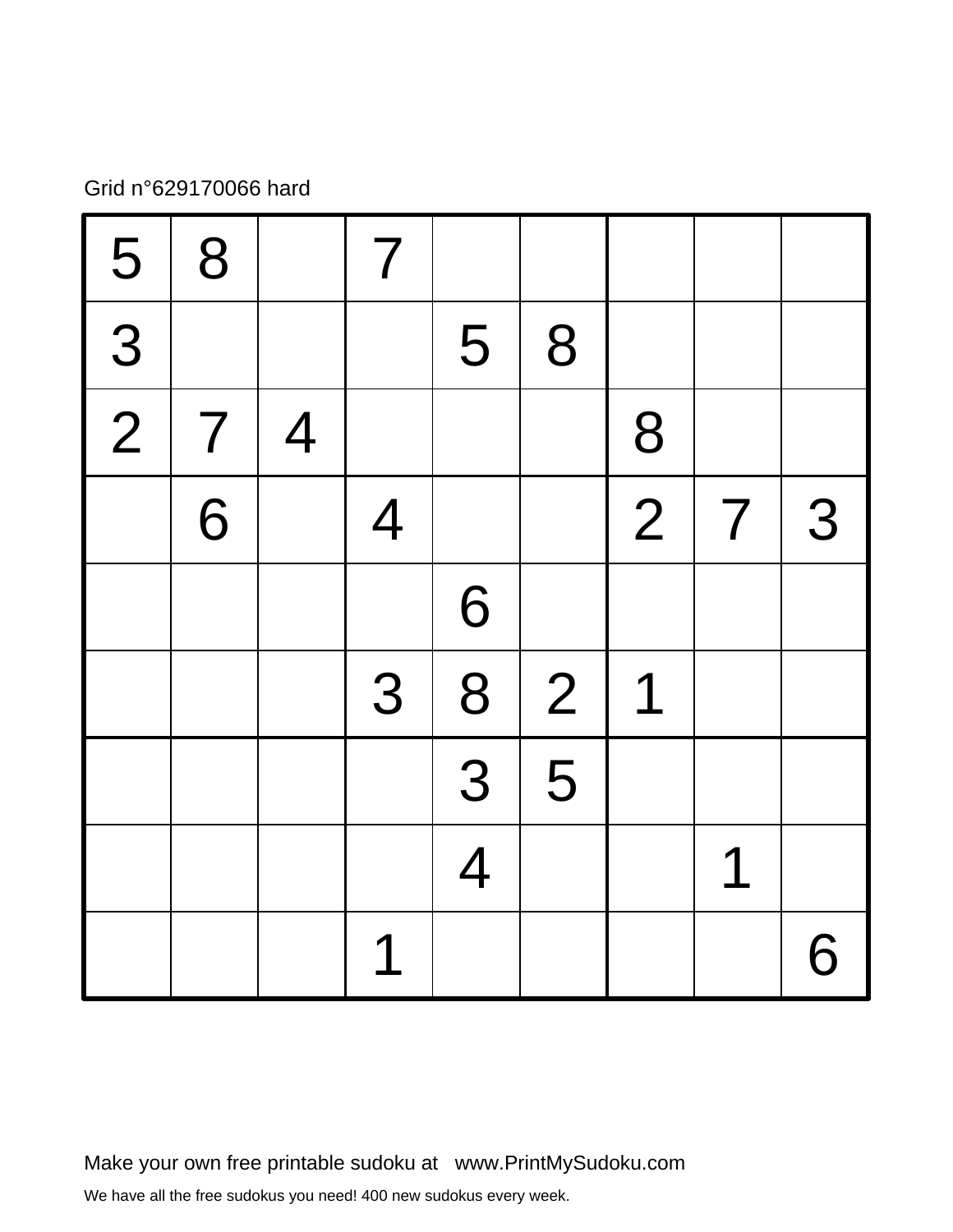## Grid n°94070 hard

|                |                |                |                |                | 9              |   |                |
|----------------|----------------|----------------|----------------|----------------|----------------|---|----------------|
| $\overline{4}$ |                | 9              |                |                |                |   | 5              |
|                | $\overline{2}$ |                |                |                | 6              |   | $\overline{4}$ |
| 3              |                |                |                |                | $\overline{4}$ | 9 | $\frac{1}{2}$  |
| $\overline{1}$ |                |                | 6              |                |                |   | 8              |
|                |                | $\overline{2}$ |                |                |                | 5 | 1              |
| 8              |                |                | $\overline{4}$ | 3              |                |   |                |
|                |                | 5              |                |                | 8              |   |                |
|                | 6              |                |                | $\overline{2}$ |                |   |                |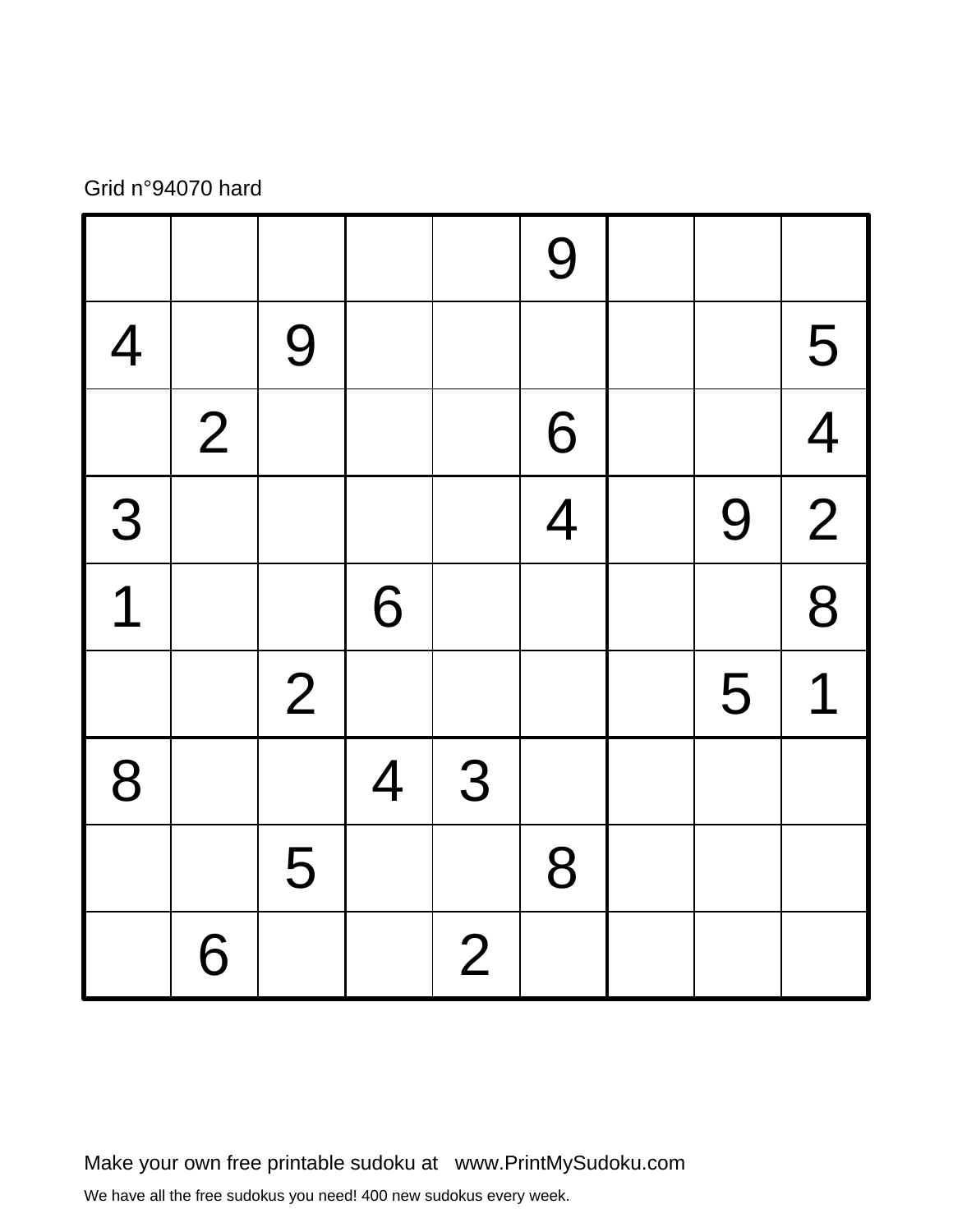## Grid n°4642 hard

|                | $\overline{4}$ |   | 6                       | $\overline{7}$ |   |   |                |                          |
|----------------|----------------|---|-------------------------|----------------|---|---|----------------|--------------------------|
| 6              |                |   |                         |                |   |   |                |                          |
|                |                |   |                         | $\overline{2}$ |   |   | 5              | 9                        |
|                |                |   |                         |                |   |   |                |                          |
| $\overline{2}$ |                | 5 | $\overline{4}$          | 6              | 9 |   | 3              |                          |
|                |                |   | $\overline{\mathbf{7}}$ |                | 3 |   |                | $\overline{2}$           |
|                | $\overline{7}$ |   | 5                       | 9              |   | 8 |                |                          |
|                |                |   | 3                       |                |   |   |                | $\overline{\mathcal{I}}$ |
|                |                | 8 |                         |                |   |   | $\overline{4}$ |                          |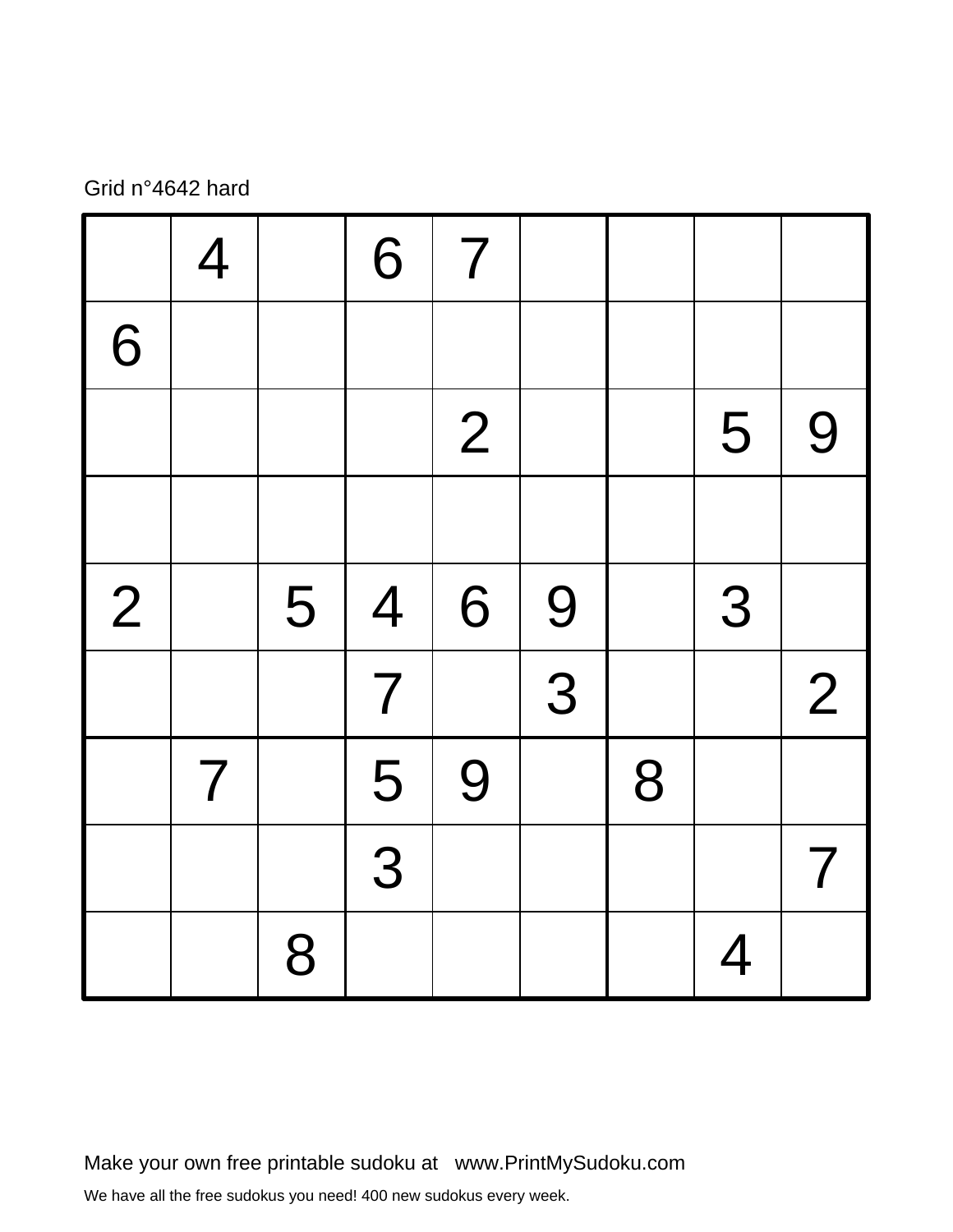Grid n°14186458 hard

|   | 1 |                |                | 3 | $\overline{\mathbf{7}}$ | 5 | 6              |                |
|---|---|----------------|----------------|---|-------------------------|---|----------------|----------------|
|   |   |                |                |   |                         |   |                | 8              |
| 5 |   |                |                |   |                         |   | $\overline{7}$ | 3              |
|   |   |                | $\overline{7}$ |   |                         | 8 |                | $\overline{4}$ |
|   |   |                |                | 1 | 9                       |   |                | $\overline{7}$ |
|   |   | $\overline{7}$ | 6              |   |                         |   | 3              |                |
| 3 |   | 9              |                |   |                         |   |                |                |
|   |   | $\overline{4}$ | 1              | 5 | 6                       |   |                |                |
|   |   |                | 8              |   |                         |   |                |                |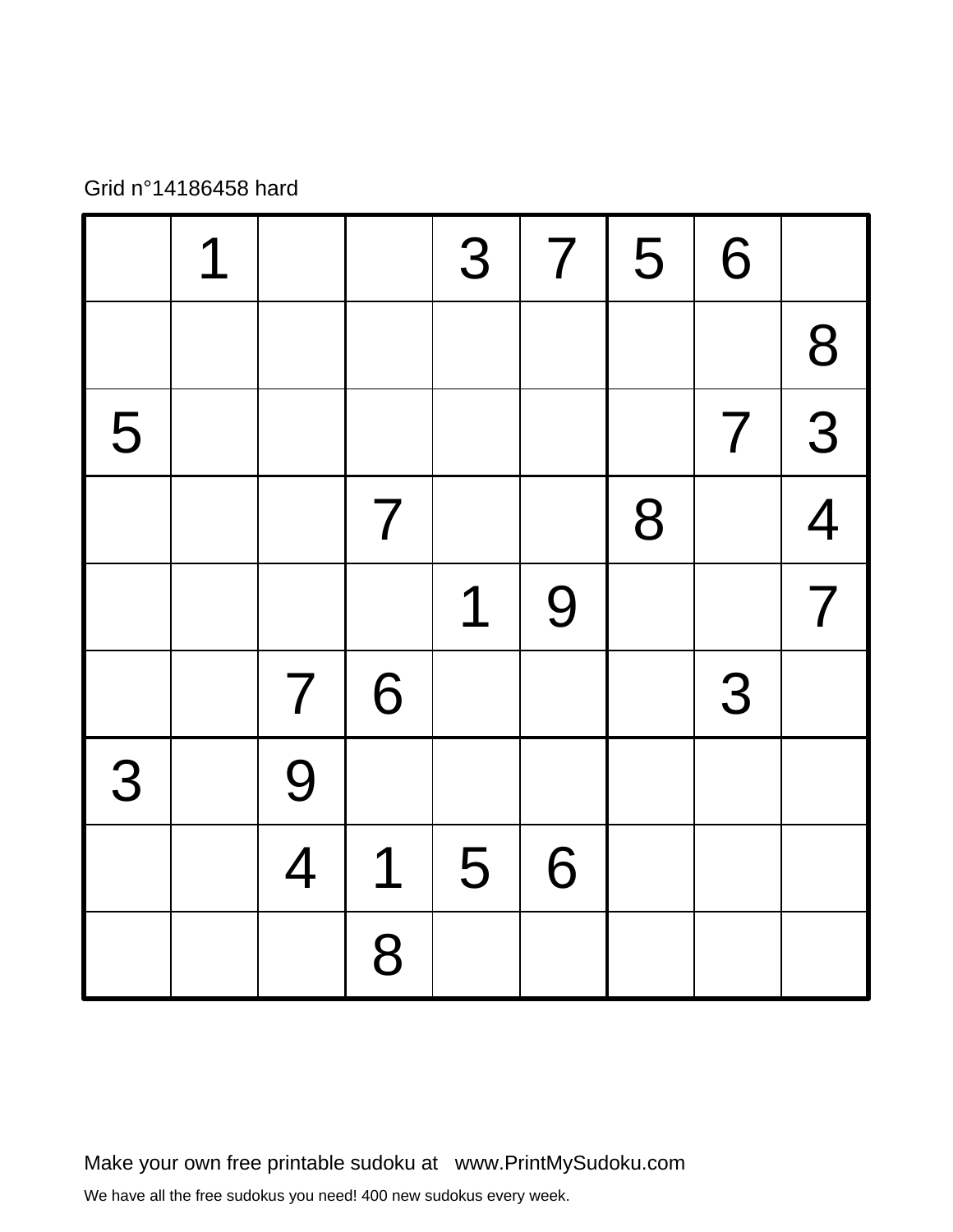## Grid n°41922 hard

| 8              | $\overline{2}$ |   |                |   | 6              |                | 3 |                          |
|----------------|----------------|---|----------------|---|----------------|----------------|---|--------------------------|
|                |                |   | $\overline{4}$ | 8 |                |                | 6 | $\overline{2}$           |
|                |                | 6 |                |   |                |                |   | $\overline{\mathcal{L}}$ |
| 3              | 8              |   |                |   |                |                |   |                          |
|                | 5              |   |                |   | 8              |                |   |                          |
| $\overline{7}$ |                | 1 | $\overline{2}$ |   |                | $\overline{4}$ |   |                          |
| $\frac{4}{5}$  | 3              |   |                |   |                |                |   | $\overline{7}$           |
|                | 1              |   | $\overline{7}$ | 6 | $\overline{4}$ |                |   |                          |
|                |                |   | 5              |   |                |                |   |                          |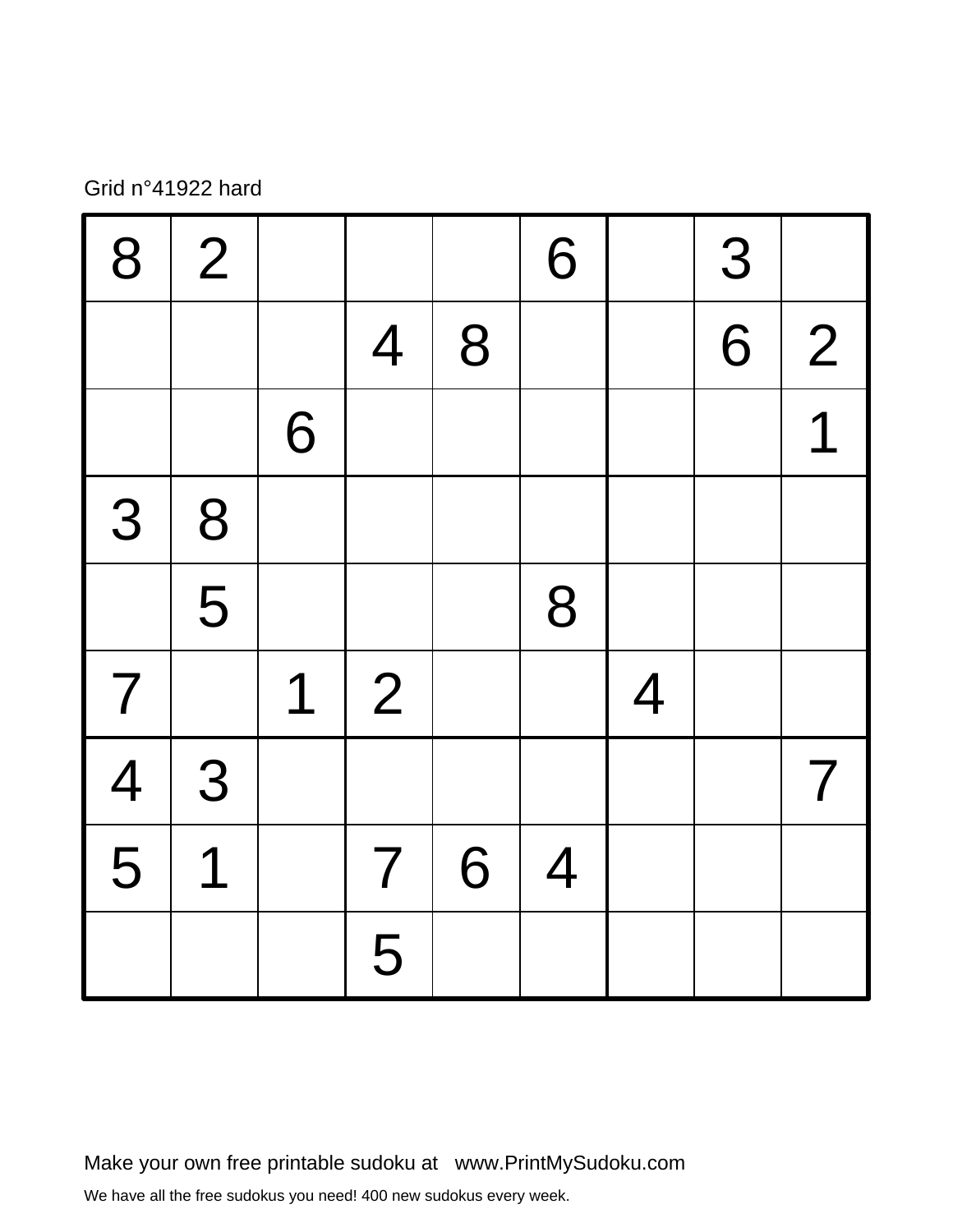## Grid n°1993801442 hard

| 6              |                | $\overline{2}$ |                |                | $\overline{4}$ | 3 |                |                |
|----------------|----------------|----------------|----------------|----------------|----------------|---|----------------|----------------|
|                | 5              |                |                | $\overline{2}$ |                |   |                |                |
|                | $\frac{1}{8}$  |                |                | $\frac{1}{3}$  |                |   | 5              | 6              |
| $\overline{7}$ |                |                |                | 9              |                | 8 |                |                |
|                | 9              |                |                |                |                |   | $\overline{4}$ | $\overline{2}$ |
| 5              |                |                | $\overline{7}$ |                |                |   | $\overline{6}$ |                |
|                | 6              |                |                | $\overline{4}$ | 9              |   |                |                |
|                | $\overline{4}$ |                |                | 8              | $\overline{3}$ |   |                |                |
|                |                |                |                |                |                |   |                |                |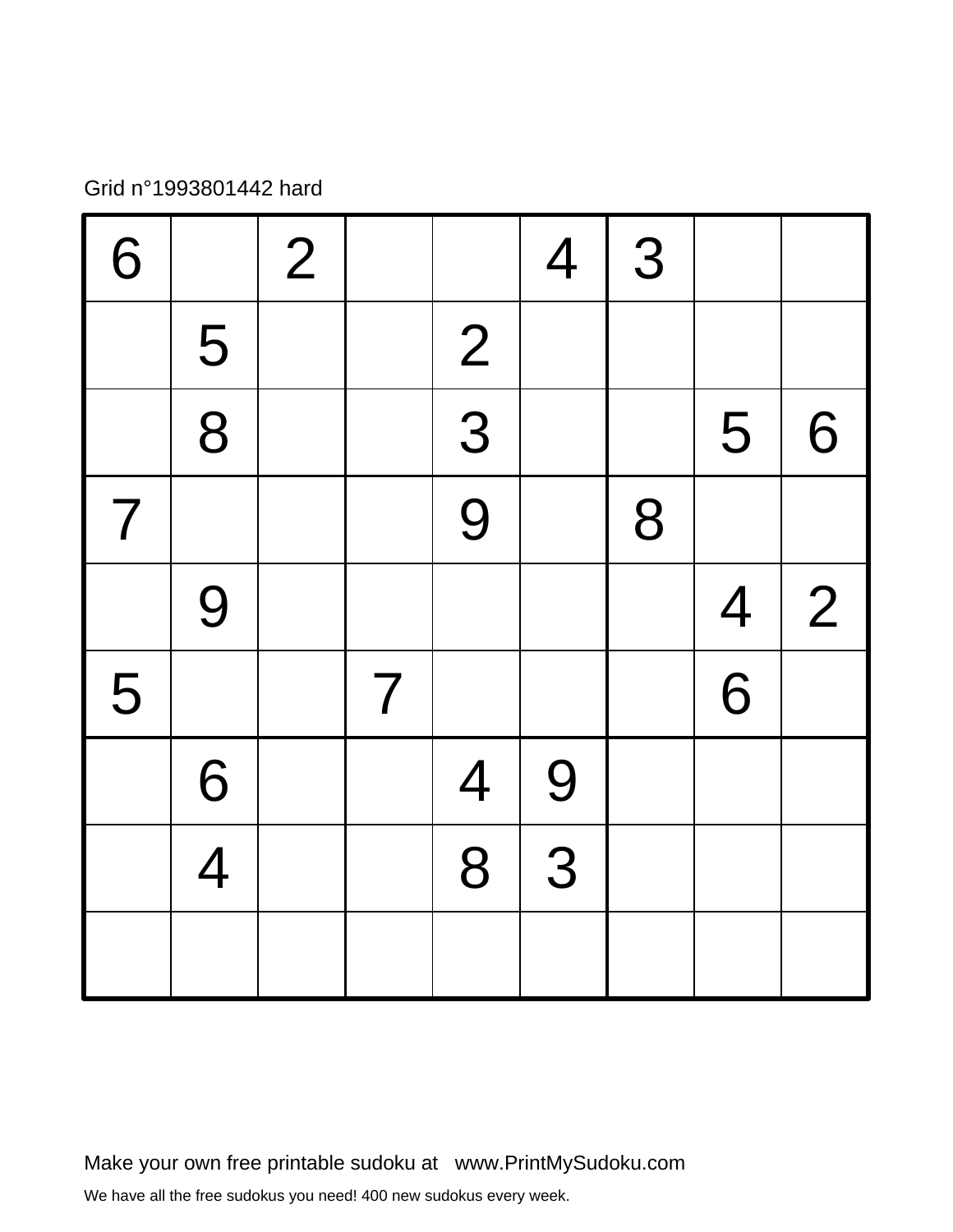## Grid n°28750 hard

| 8              | 5 |   |   | 9              | 1              | $\overline{4}$ | 6                        |   |
|----------------|---|---|---|----------------|----------------|----------------|--------------------------|---|
|                |   |   |   |                |                | 8              |                          |   |
| 1              |   |   | 6 |                | $\overline{4}$ |                | $\overline{\mathcal{I}}$ | 9 |
| 5              |   |   |   |                | $\overline{7}$ |                |                          |   |
|                |   | 9 |   |                |                |                | 1                        |   |
|                |   |   |   |                | 5              | 9              |                          |   |
| 9              |   |   | 3 |                | 6              |                |                          |   |
| $\overline{7}$ |   |   | 1 | 5              |                |                |                          |   |
|                |   | 1 |   | $\overline{4}$ |                |                |                          | 6 |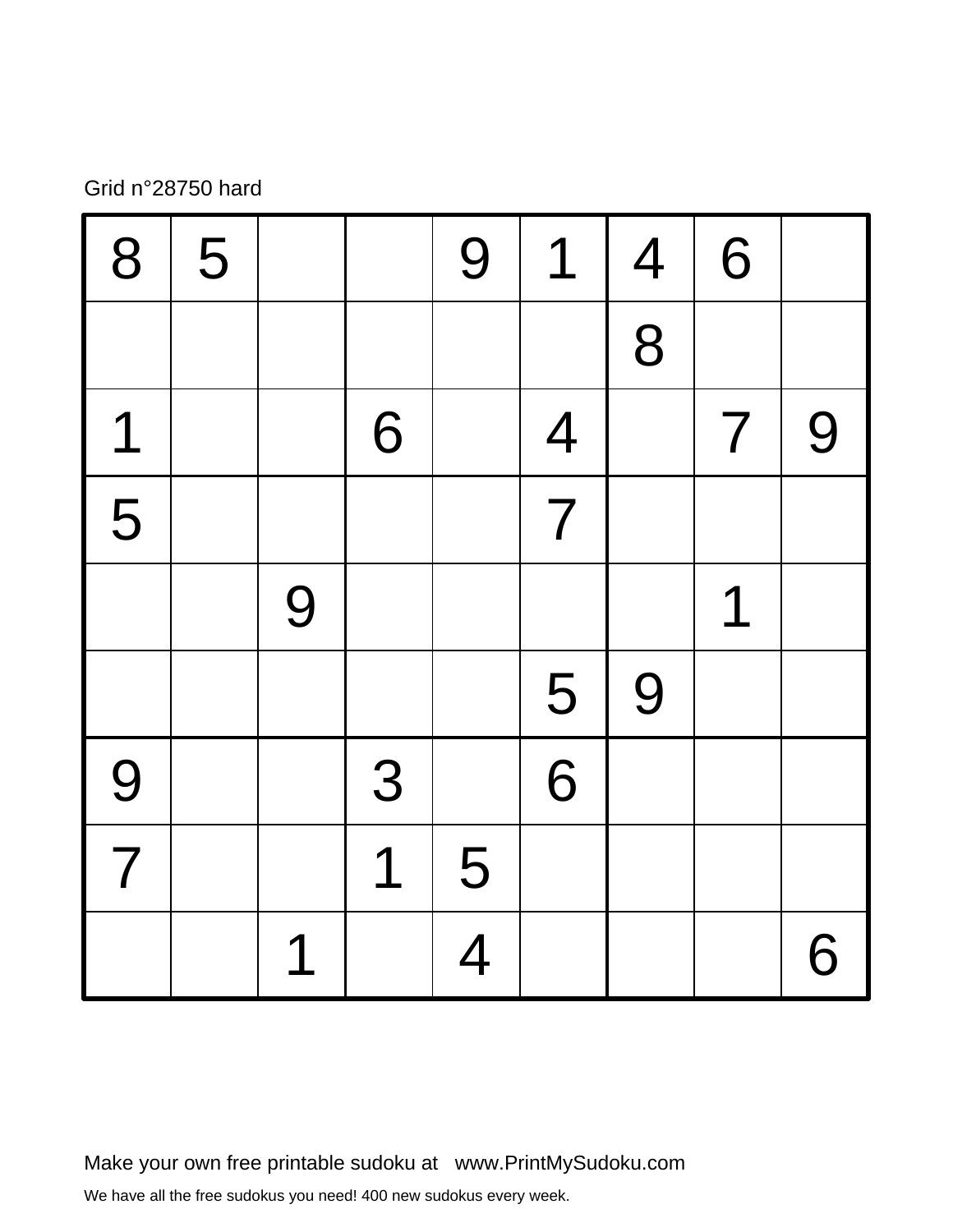#### Grid n°72790 hard

|                          |                | $\overline{7}$ |                |                |                | $\overline{4}$ |                           |
|--------------------------|----------------|----------------|----------------|----------------|----------------|----------------|---------------------------|
| $\frac{2}{1}$            |                | $\overline{4}$ |                |                | 3              |                |                           |
| $\overline{1}$           |                |                |                |                |                | 6              |                           |
|                          |                | 5              |                | 8              | $\overline{4}$ |                |                           |
| $\overline{\mathcal{L}}$ |                | $\frac{1}{3}$  |                | $\overline{6}$ |                |                |                           |
|                          |                |                | $\overline{7}$ | 1              |                |                | 8                         |
| $\frac{5}{4}$            |                |                |                |                |                | 8              | $\frac{1}{3}$             |
|                          |                |                | 3              |                | 1              |                | $\overline{\overline{5}}$ |
|                          | $\overline{2}$ |                |                |                |                |                |                           |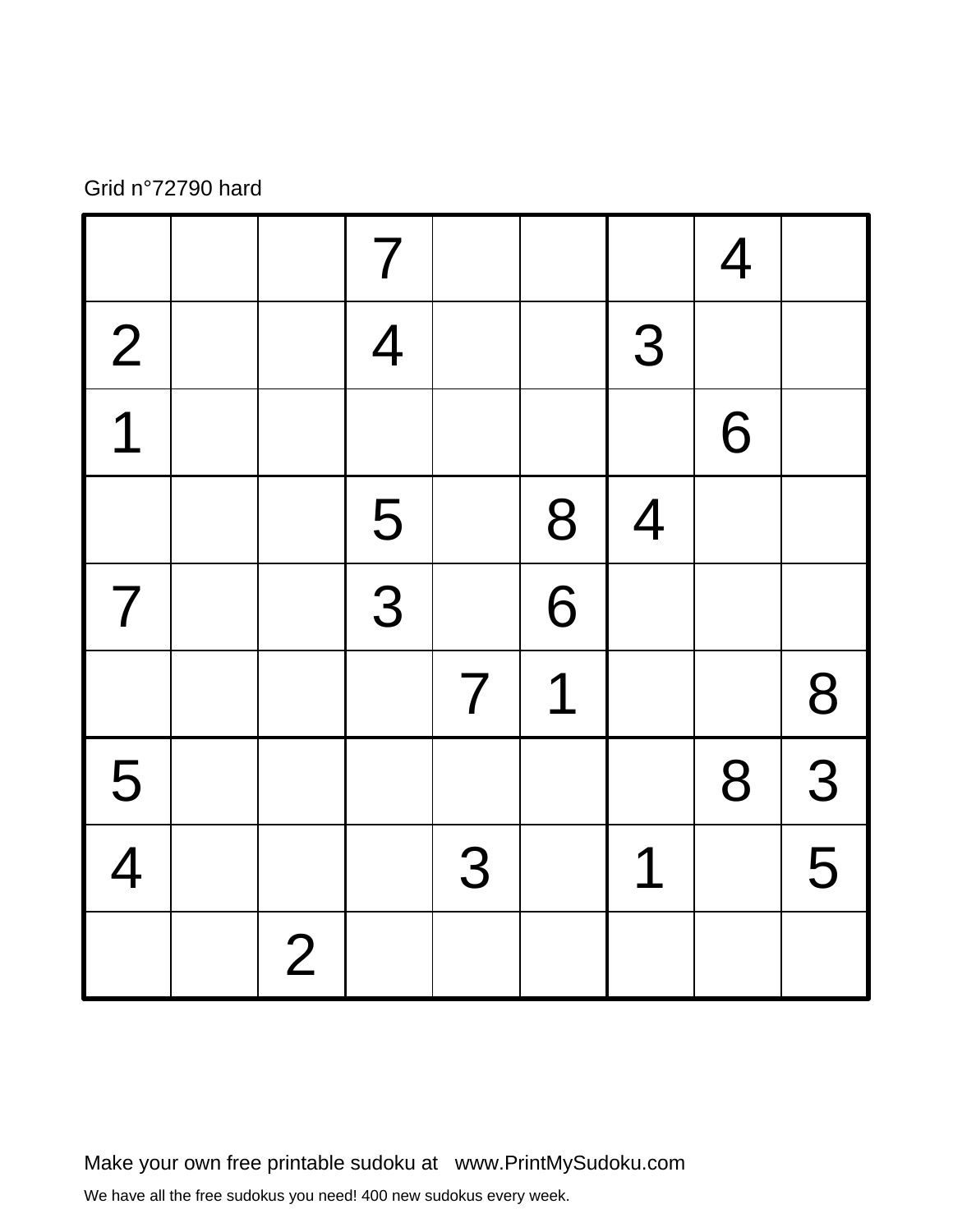## Grid n°830722594 hard

| 6              | $\overline{2}$ | $\overline{7}$ |                          |                |                         |                          |                |   |
|----------------|----------------|----------------|--------------------------|----------------|-------------------------|--------------------------|----------------|---|
| $\overline{8}$ |                | 1              |                          | 5              |                         |                          |                |   |
|                | 1              |                |                          |                | 3                       |                          |                |   |
|                | 6              |                | $\overline{\mathcal{L}}$ |                | $\overline{\mathbf{1}}$ |                          | $\overline{4}$ | 5 |
|                |                | $\overline{4}$ | 5                        |                |                         | 8                        |                |   |
|                |                |                |                          |                | $\overline{4}$          |                          | 5              |   |
| 1              | 8              |                |                          | $\overline{2}$ |                         |                          |                | 6 |
|                |                | 3              |                          | 8              |                         | $\overline{\mathcal{I}}$ |                |   |